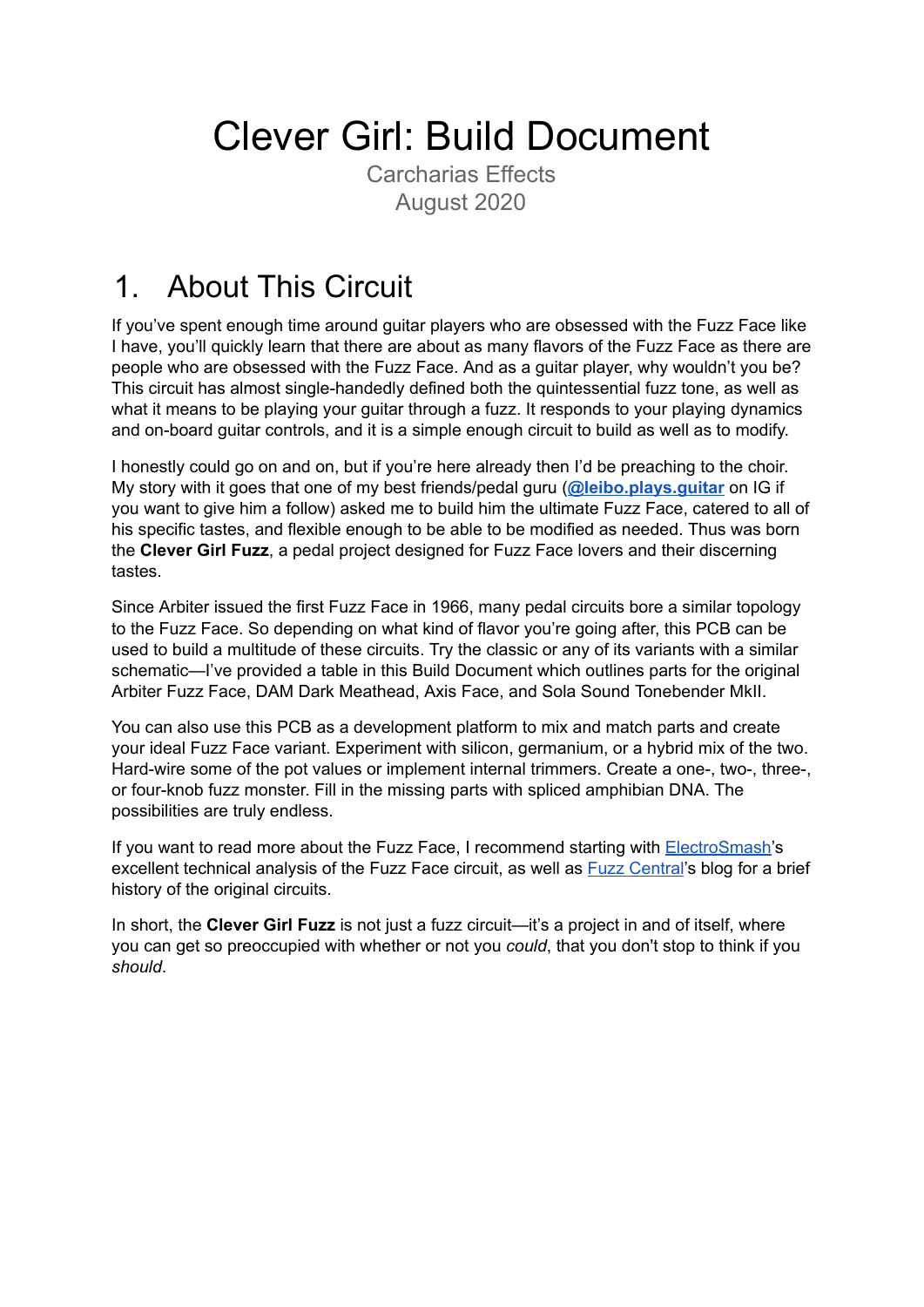## 2. Controls

The following are the standard external controls for this pedal:

- **Attack** Controls the amount of fuzz in the circuit by increasing or reducing the transistor gain.
- **Input** Allows you to adjust the signal input volume into the circuit. This is meant for guitarists who always roll back their guitar volume knob a hair when turning on their fuzzes.
- **Bias** Biases the Q2 transistor. Fuzz Face purists will set this to a specific point and forget it, but because certain transistors can be finicky, especially depending on the ambient temperature (which is always changing), then an external biasing control can be particularly advantageous. In practice, even unbiased transistors have a certain aesthetic to them, so the Bias control essentially gives you different fuzz characteristics.
- **Level** Controls the amount of output volume from the circuit.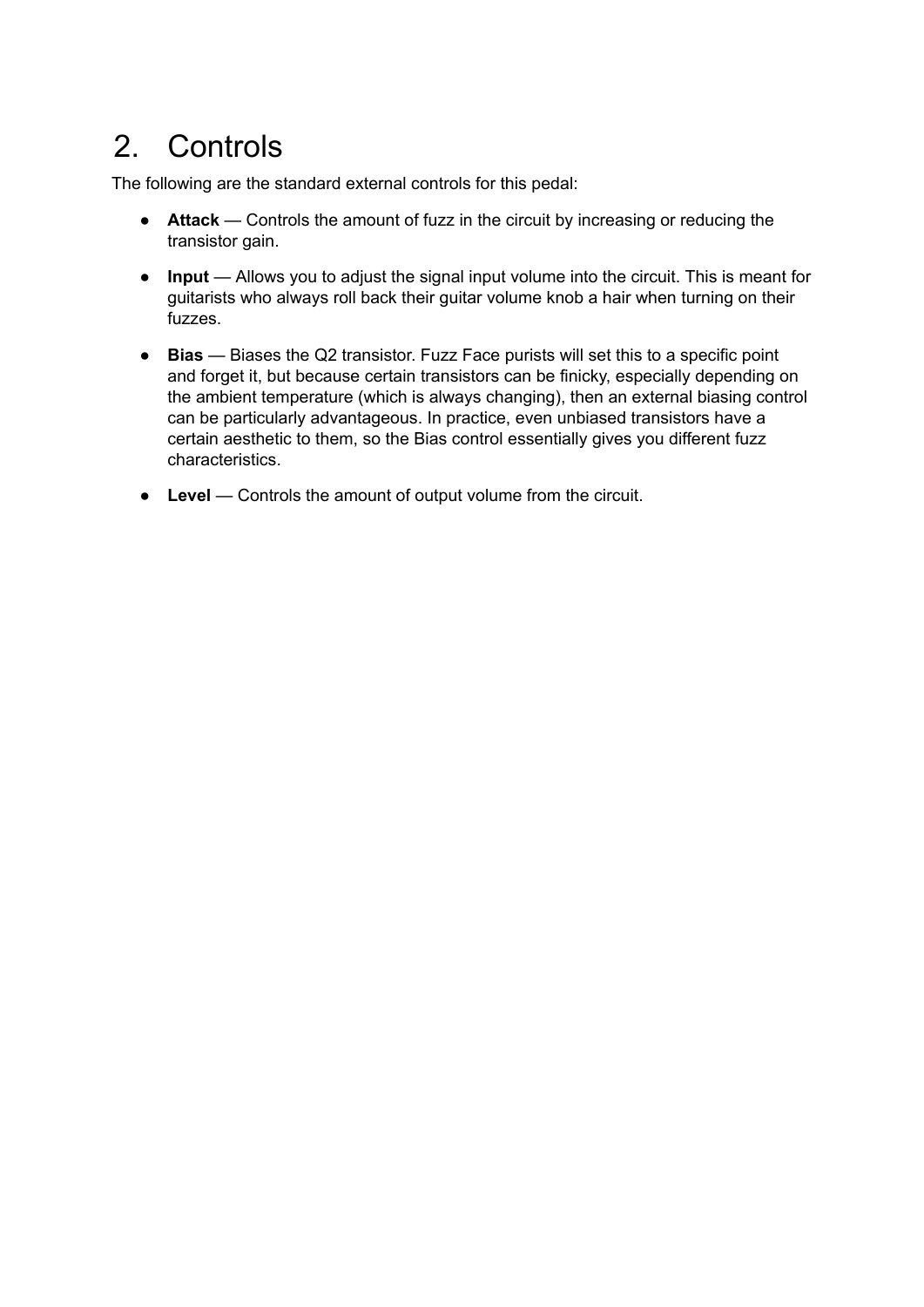## 3. Circuit Board

The following is a screen capture of the printed circuit board (PCB):



### 4. Schematic

The following is a screen capture of this circuit's schematic, which can be used for reference when debugging:

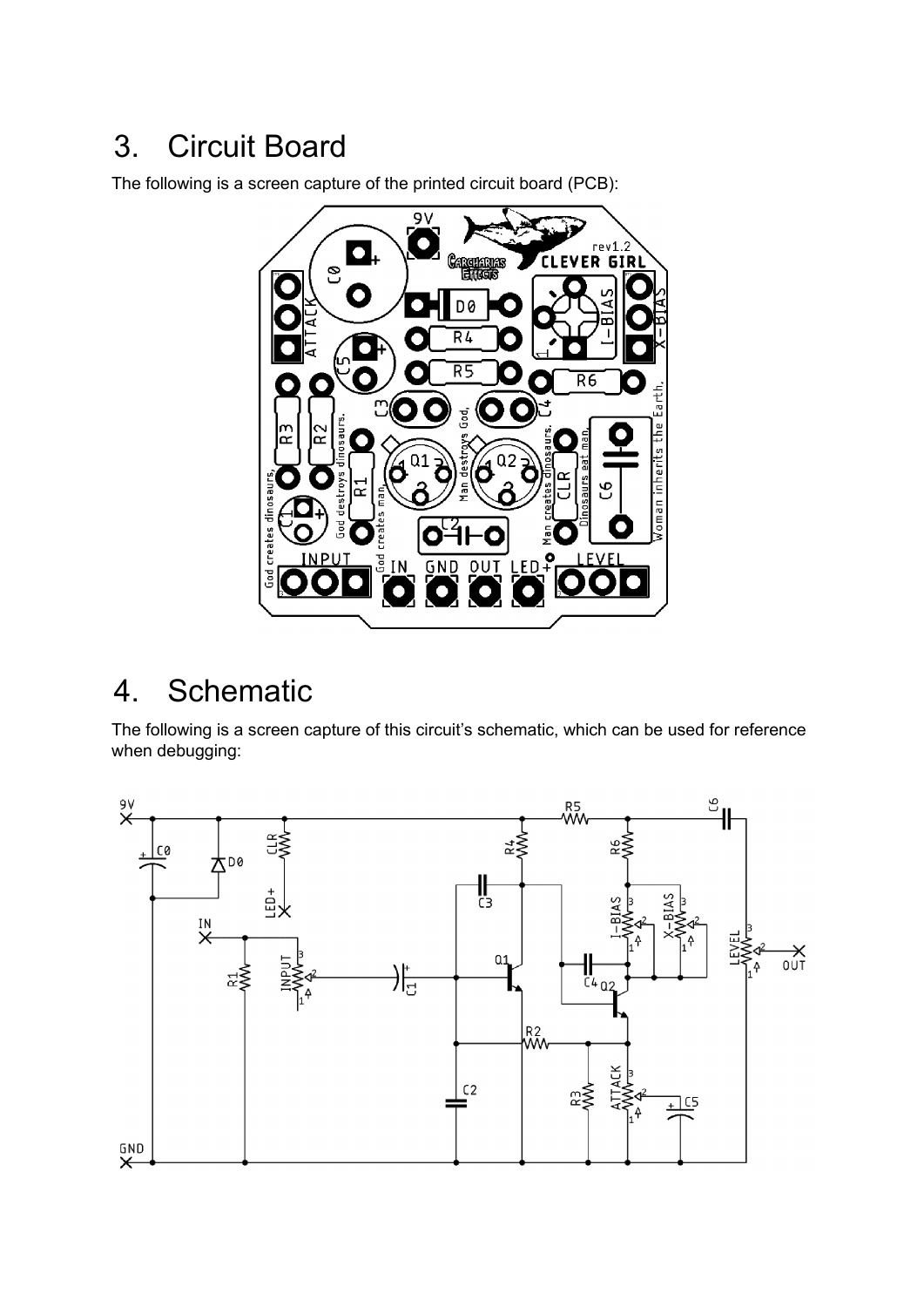# 5. Bill of Materials

Depending on what kind of Fuzz Face you want to build, check the components that you will need to complete your build from the table below. You could also use the schematic to breadboard your own and experiment with values of your choosing! In any case, remember that **if you are using PNP transistors** to flip the orientation of all your polar components (the PCB silkscreen shows polar components in consideration of NPN transistors).

|                            |                          | <b>Value</b>              |                                  |                                    |                                                             |
|----------------------------|--------------------------|---------------------------|----------------------------------|------------------------------------|-------------------------------------------------------------|
| <b>Part</b>                | <b>Type</b>              | <b>Fuzz Face</b><br>(PNP) | <b>Axis Face</b>                 | <b>DAM Dark</b><br><b>Meathead</b> | <b>Sola Sound</b><br><b>Tonebender</b><br><b>MkII (PNP)</b> |
| CO                         | Capacitor - Electrolytic | $47u +$ *                 | $100u+$                          | $47u+$                             | $47u +$ *                                                   |
| C <sub>1</sub>             | Capacitor - Electrolytic | $2.2u +$                  | 220 <sub>n</sub>                 | 470 <sub>n</sub>                   | $4.7u +$                                                    |
| C <sub>2</sub>             | Capacitor                | Omit                      | Omit                             | Omit                               | Omit                                                        |
| C <sub>3</sub>             | Capacitor - Ceramic      | Omit                      | Omit                             | 470p                               | 220p                                                        |
| C <sub>4</sub>             | Capacitor - Ceramic      | Omit                      | 100p                             | 47p                                | 10 <sub>p</sub>                                             |
| C <sub>5</sub>             | Capacitor - Electrolytic | $20u+$                    | $15u+$                           | $10u+$                             | $22u+$                                                      |
| C <sub>6</sub>             | Capacitor                | 10n                       | 10n                              | 100 <sub>n</sub>                   | 100 <sub>n</sub>                                            |
| D <sub>0</sub>             | Diode                    | 1N4001+*                  | 1N4002+                          | 1N4001+*                           | 1N4001+*                                                    |
| <b>CLR</b>                 | Resistor                 | 1.5K                      | 1.5K                             | 1.5K                               | 1.5K                                                        |
| R <sub>1</sub>             | Resistor                 | $1.5M*$                   | 1M                               | 2M                                 | $1.5M*$                                                     |
| R <sub>2</sub>             | Resistor                 | 100K                      | 100K                             | 120K                               | 100K                                                        |
| R <sub>3</sub>             | Resistor                 | Omit                      | Omit                             | 1K                                 | Omit                                                        |
| R <sub>4</sub>             | Resistor                 | 33K                       | 33K                              | <b>18K</b>                         | 47K                                                         |
| R <sub>5</sub>             | Resistor                 | 470R                      | 1.2K w/ 33n cap<br>(in parallel) | 820R                               | 470R                                                        |
| R <sub>6</sub>             | Resistor                 | 8.2K                      | Jumper                           | 4.7K                               | 8.2K                                                        |
| Q <sub>1</sub>             | Transistor               | AC128                     | <b>PN2369A</b>                   | <b>BC107</b>                       | AF127                                                       |
| Q2                         | Transistor               | AC128                     | <b>BD139</b>                     | <b>BC108</b>                       | AF127                                                       |
| <b>ATTACK</b>              | Potentiometer            | B <sub>1</sub> K          | B <sub>1</sub> K                 | Jumper                             | B <sub>1</sub> K                                            |
| <b>INPUT</b>               | Potentiometer            | Jumper                    | <b>B100K</b>                     | Jumper                             | Jumper                                                      |
| <b>LEVEL</b>               | Potentiometer            | A500K                     | A100K                            | A500K                              | A100K                                                       |
| X-BIAS or<br><b>I-BIAS</b> | Potentiometer            | Jumper                    | <b>B10K</b>                      | Jumper                             | Jumper                                                      |

*+ = polar components*

*\* = optional*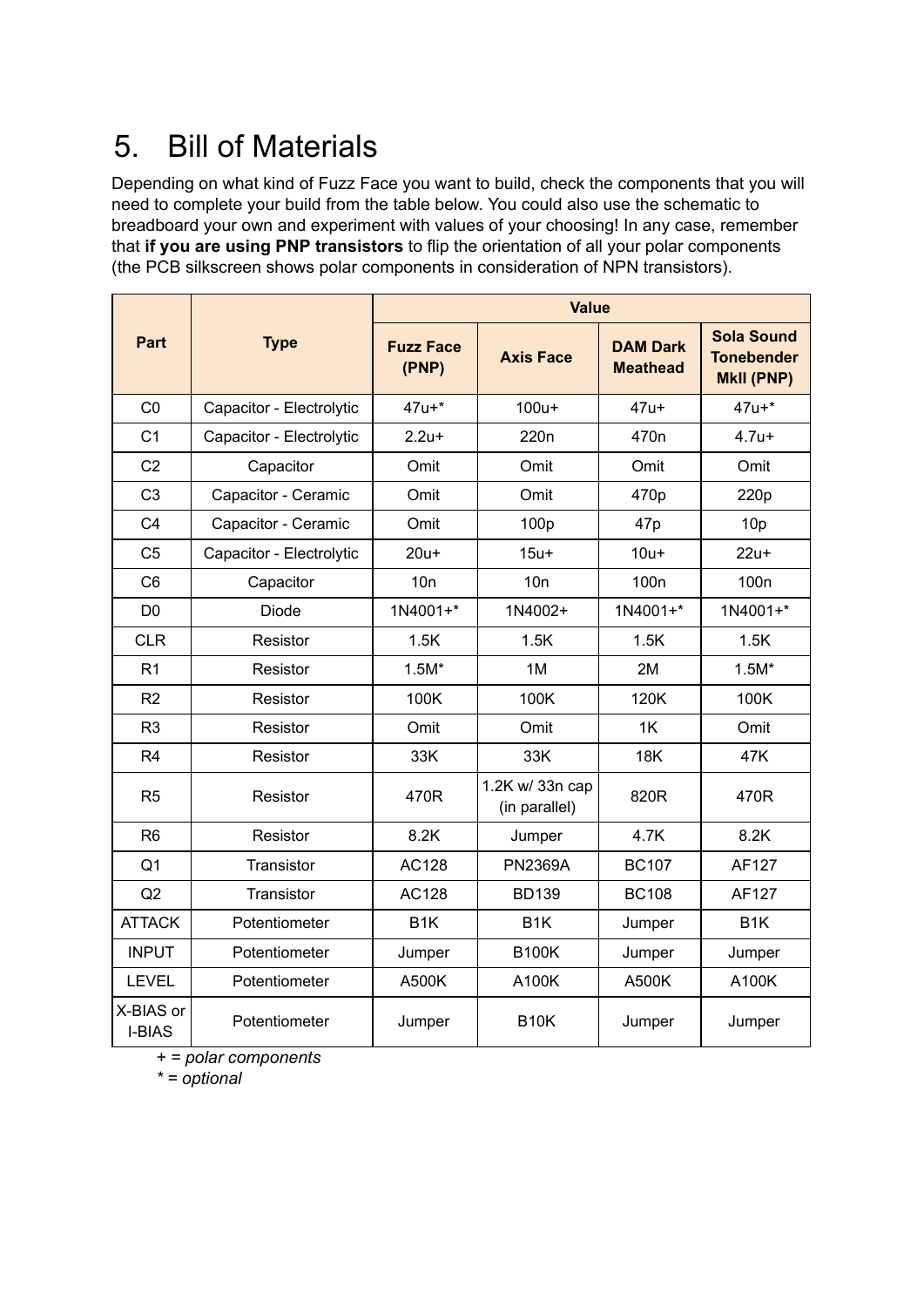### 6. Build Notes

The following are a collection of notes, comments, and tips about this circuit.

- **Transistors** Germanium or Silicon (or both), matched or hybrid pairs, really, just go nuts here. Just remember that whatever you choose, it'll make your life a whole lot easier (with this PCB anyway) if both transistors are NPN or PNP. Just note that the silkscreen printing on the PCB indicates that polarized components (caps and diodes, which are denoted with a "+" in the table above) are oriented in consideration of NPN transistors. That means that if you want to use PNP transistors (like the original *Fuzz Face* and the *Sola Sound Tonebender MkII*), just reverse the orientation of your caps and diodes, and also make sure to be wire your power connections accordingly.
- All of the **solder pads for the potentiometers** can be soldered to either 9mm potentiometers, or for 25-turn, [top-adjusting](https://www.taydaelectronics.com/250k-ohm-trimmer-potentiometer-cermet-25-turns-3296-3296w.html) cermet trimpots. Depending on whether you want to externalize a control or keep it adjustable but on the inside of the pedal, you can choose whether to implement it as either a trimmer or a pot. Also, it might be a little hard to read on the PCB, but the **square pad** represents **lug 1** of each potentiometer/trim control.
- **Jumpering Potentiometer pads** If you want to omit/bypass the **Attack** or **Input** pots, simply jumper lugs 2 and 3. If you want to omit either of the **Bias** controls, jumper pads 2 and 3 of one of them and do not do anything to the other one. No need to jumper them both.
- **X-Bias and I-Bias** I've implemented them both on the PCB as both a trimmer (I-Bias, or "internal bias") and a potentiometer (X-Bias, or "external bias"). If you want to implement this, I would recommend adding a 1K resistor to R6 and using a 10K trimmer. **Remember:** you only need to add a single trimmer to either X-Bias *or* I-Bias—**not both!**
- **C2** I've seen this component added to a few schematics, but none of the ones I've included in the table above. Supposedly it helps filtering a bit of noise. Experiment with it; a good place to start would be around 10n.

### Terms of Use

The printed circuit board (PCB) discussed herein may be used for DIY purposes, such as personal builds or small commercial operations. This PCB may not be resold as part of a commercial kit. Resale from peer to peer is approved.

I do not claim any cloned circuit (whether partially or entirely) as the intellectual property of Carcharias Effects, nor am I in the business of intentionally violating any copyrights. Unless otherwise noted, many of the circuits available on carchariaseffects.com are based on schematics that represent the works of many hardworking people who came before me, who have designed many wondrous and unique electronics for musicians. I am just one guy with